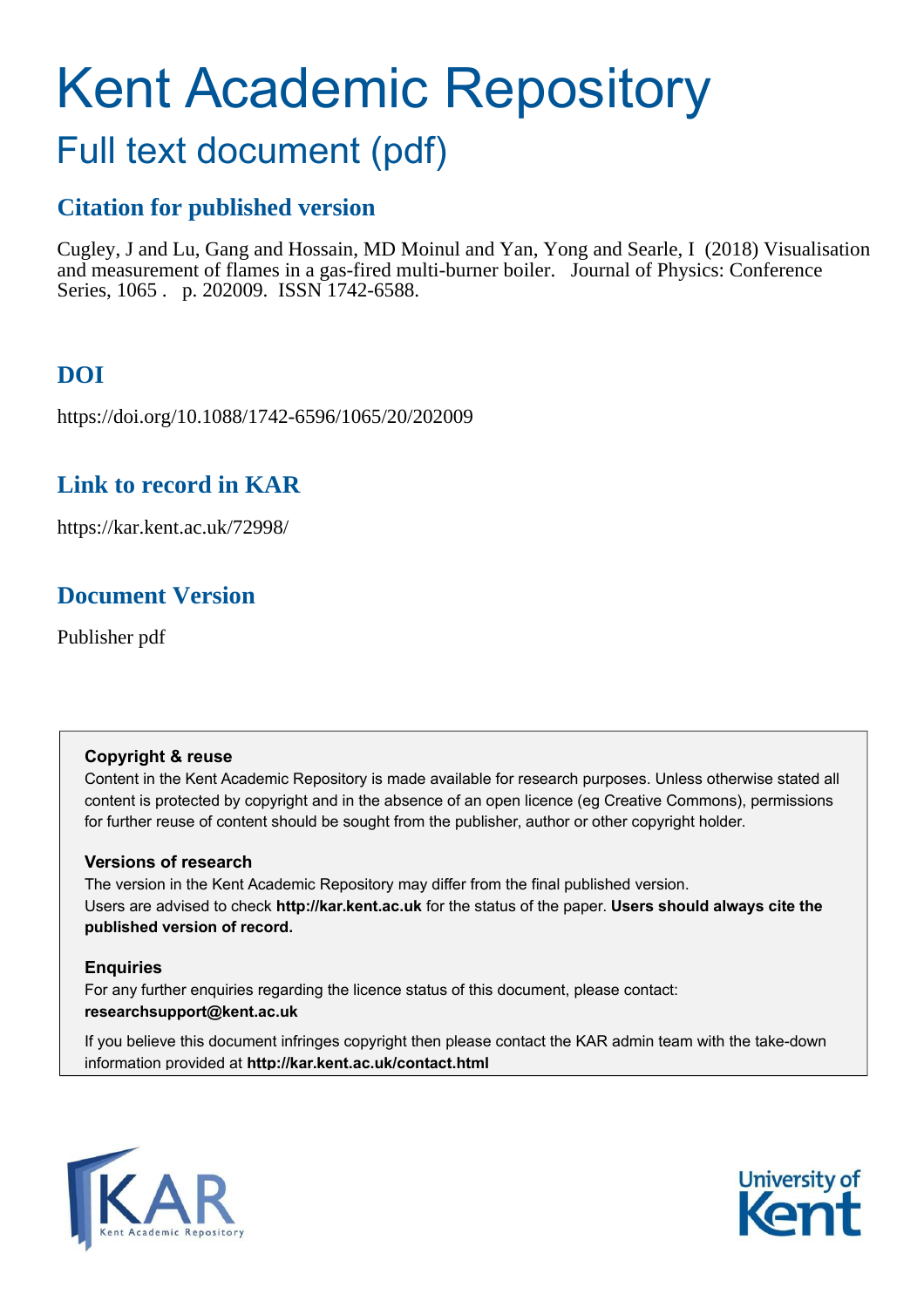### **PAPER • OPEN ACCESS**

## Visualisation and measurement of flames in a gas-fired multi-burner boiler

To cite this article: J Cugley et al 2018 J. Phys.: Conf. Ser. **1065** 202009

View the [article online](https://doi.org/10.1088/1742-6596/1065/20/202009) for updates and enhancements.



## **IOP ebooks**™

Bringing you innovative digital publishing with leading voices to create your essential collection of books in STEM research.

Start exploring the collection - download the first chapter of every title for free.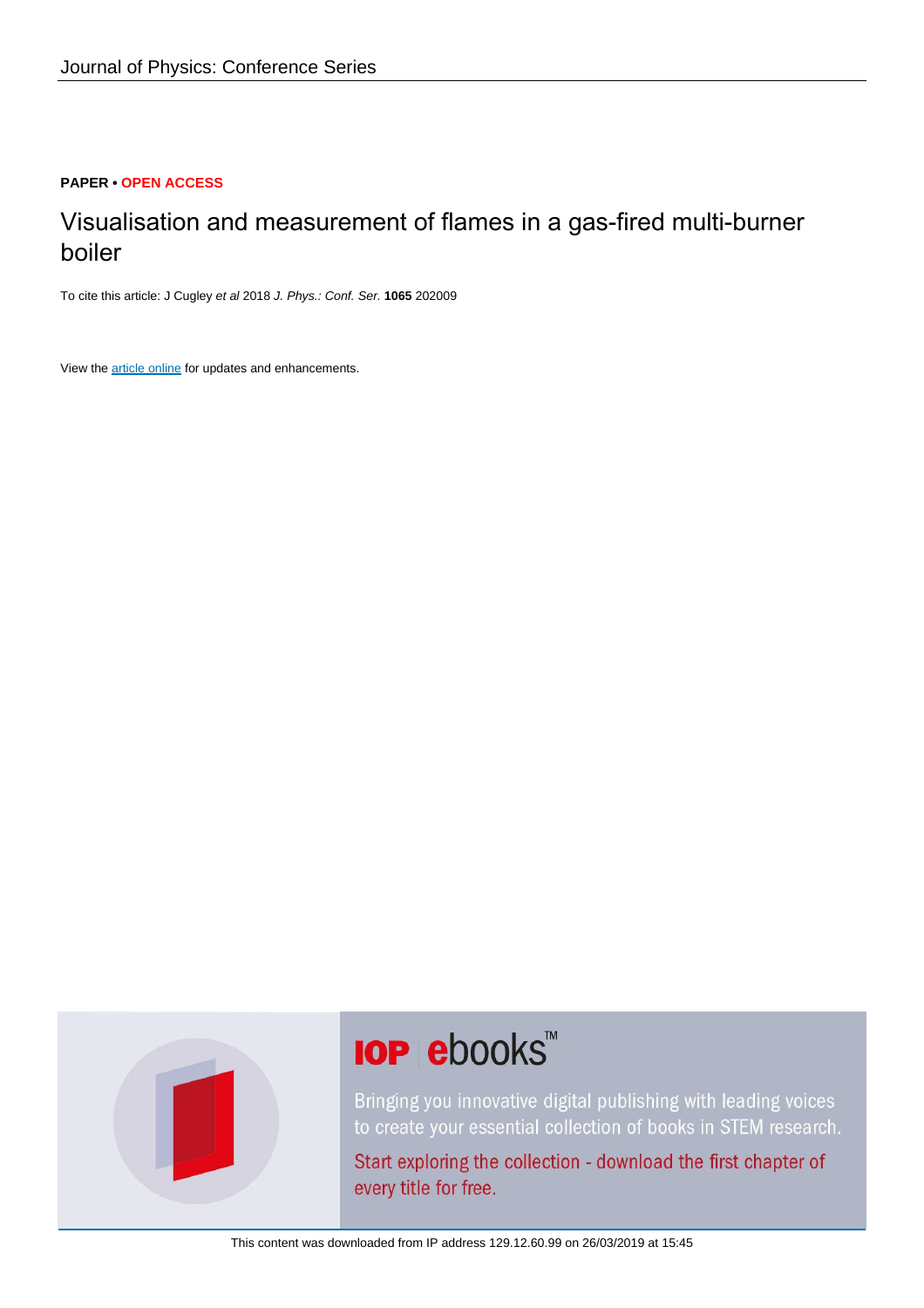### **Visualisation and measurement of flames in a gas-fired multi-burner boiler**

**J** Cugley<sup>2</sup>, G Lu<sup>2,1</sup>, Md M Hossain<sup>2</sup>, Y Yan<sup>2</sup> and I Searle<sup>3</sup> <sup>2</sup> School of Engineering and Digital Arts, University of Kent, Canterbury, Kent CT2 7NT, UK <sup>3</sup> British Sugar plc, Wissington Sugar Factory, Wissington, King's Lynn, Norfolk PE33 9QG, UK

E-mail: jc887@kent.ac.uk, g.lu@kent.ac.uk, m.hossain@kent.ac.uk, y.yan@kent.ac.uk, ivan.searle@britishsugar.com

**Abstract.** The paper presents the development of an instrumentation system for the visualisation and measurement of flames in a gas-fired multi-burner boiler based on digital imaging and spectrometric techniques. The system consists of a rigid optical probe and an optical fibre, a digital camera, a spectrometer and an embedded computer with associated application software. The characteristic parameters of the flame, including size, temperature and oscillation frequency are quantitatively determined based on flame images obtained. The spectral characteristics of the flame are analysed over the spectral range from the ultraviolet to near infrared. The system was evaluated on a gas-fired heat recovery boiler under different operation conditions. Results obtained suggest the promising correlation between computed flame parameters and operation conditions.

### **1. Introduction**

 $\ddot{ }$ 1

In a multi-burner boiler, burners need to be operated to ensure that the fuel (either gas, oil or coal) burns safely, efficiently and cleanly. It is known that flame properties such as size, shape, temperature, oscillation frequency, colour/spectrum, etc. have a close correlation to the burner conditions and consequently the overall performance of the boiler. The flame size and its variation depend on many factors such as fuel type, furnace load, fuel and air supplies, as well as burner settings [1, 2]. Flame temperature is crucial for the understanding of the energy conversion, combustion efficiency and emission formation process [3–5]. Flame oscillation frequency is another important indicator of the flame stability [6, 7]. Although various techniques are used around the boiler for flame monitoring, most of them provide only single-point or off-line measurements. Significant progress was made in the past two decades in developing advanced sensing techniques for flame visualization and characterization on practical furnaces [1, 3, 6–9]. Most of the earlier work, however, focuses mainly on the flame monitoring of a single-burner combustion system, limited work has been done for the overall measurements of multi-burner boilers. There has been a growing interest in developing techniques for monitoring individual flames in a multi-burner boiler to understand how each burner performs with regard to the overall performance of the system. In addition, the spectroscopic analysis of a flame in a combustion

Content from this work may be used under the terms of the[Creative Commons Attribution 3.0 licence.](http://creativecommons.org/licenses/by/3.0) Any further distribution of this work must maintain attribution to the author(s) and the title of the work, journal citation and DOI. Published under licence by IOP Publishing Ltd

To whom any correspondence should be addressed.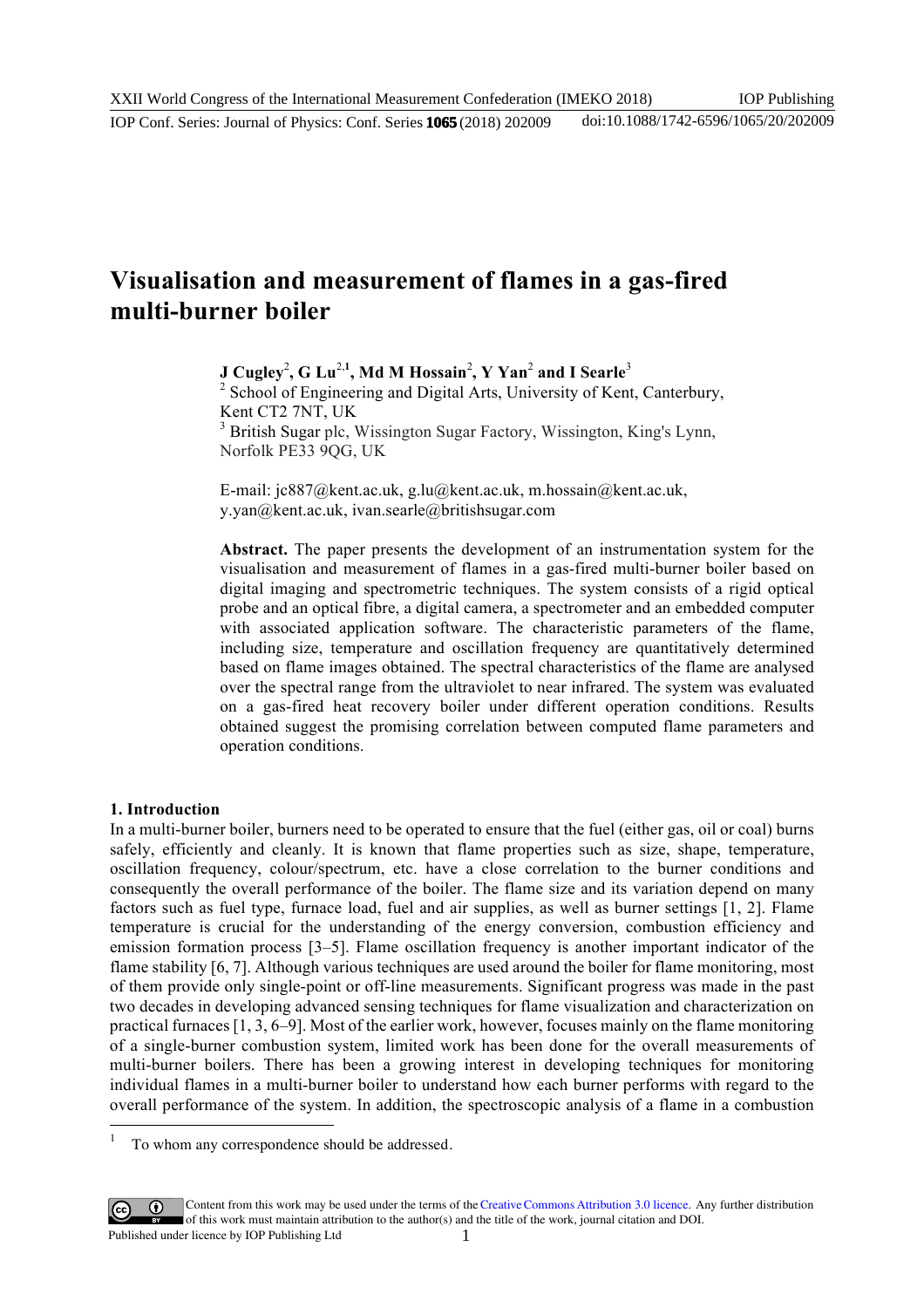XXII World Congress of the International Measurement Confederation (IMEKO 2018) IOP Conf. Series: Journal of Physics: Conf. Series **1065** (2018) 202009 IOP Publishing doi:10.1088/1742-6596/1065/20/202009

system has been paid an increased attention. It provides the spectral characteristics of the flame over a wide spectral range from the UV (ultraviolet) to near IR (infrared), in particular, the detailed information about free radicals (such as OH<sup>\*</sup>, CH<sup>\*</sup>, CN<sup>\*</sup> and  $C_2^*$ ) in the flame. It is believed that the spectral information of these flame radicals is closely linked to pollutant emission (e.g., NOx, CO) formation of the combustion process [10, 11]. It is therefore desirable to develop an advanced flame monitoring technique to quantify these flame properties and use such information to assess and predict the overall performance of the combustion process.

This paper presents the development of an instrumentation technique for measuring flames in a multi-burner boiler. By combining digital imaging, spectroscopic and image processing techniques, the system offers a promising solution to measure concurrently a set of flame characteristic parameters (area, temperature, oscillation frequency and spectral distribution). Technical issues, including detailed sensing arrangement, computation of flame parameters and system evaluation, are addressed. Experimental results obtained on a gas-fired boiler are presented and discussed.

#### **2. Methodology**

#### *2.1 System description*

Figures 1 shows the block diagram and schematic of the flame monitoring system, respectively. The system consists of a rigid optical probe and an optical fibre, an RGB digital camera, a miniature spectrometer and an embedded computer with associated application software. The optical probe and fibre transmit the image and spectral signals to the camera and spectrometer. To prevent the probe/fibre from overheating due to the high temperature and to maintain positive pressure inside the furnace, a water/air cooled jacket with a single-valve isolating unit is designed as an integrated part of the probe assembly. The probe/fibre with a tilted view angle of 75º and cooling jacket is penetrated into the boiler from the back of the sidewall and so the front wall (burners) can be fully visualised [Figure 1(b)]. An industrial RGB camera is employed, which is programmable for two different modes, i.e., highresolution mode [up to  $1280(H) \times 1024(V)$  at a frame rate of 25 fps (frames per second)] and high-speed mode (up to 900 fps with a reduced image resolution). The spectrometer has a 2048-element linear silicon CCD array with a sensing range from 180 nm to 876 nm. The motherboard, having a 2.42 GHz processor with 8 GB memory, provides fast on-board data processing, and transmits the processed data to a main computer system via Ethernet transmission. Such a system configuration allows both the camera and spectrometer to capture flame images and spectroscopic data concurrently. The application software permits the system to acquire flame signals, process the data and present the measurement results.



**Figure 1.** Block diagram and schematic of the flame measurement system.

### 2.2. Flame measurements

*Flame area-* Flame area, *A (pixels)*, is computed by firstly transposing the flame image from RGB to grey-scale and then binary using an appropriate threshold to determine the outer contour of the flame within the image matrix. The area is then the total number of pixels within the flame region, *R*, defined by the outer contour. i.e.,

$$
A = \sum_{i \in R} 1 \tag{1}
$$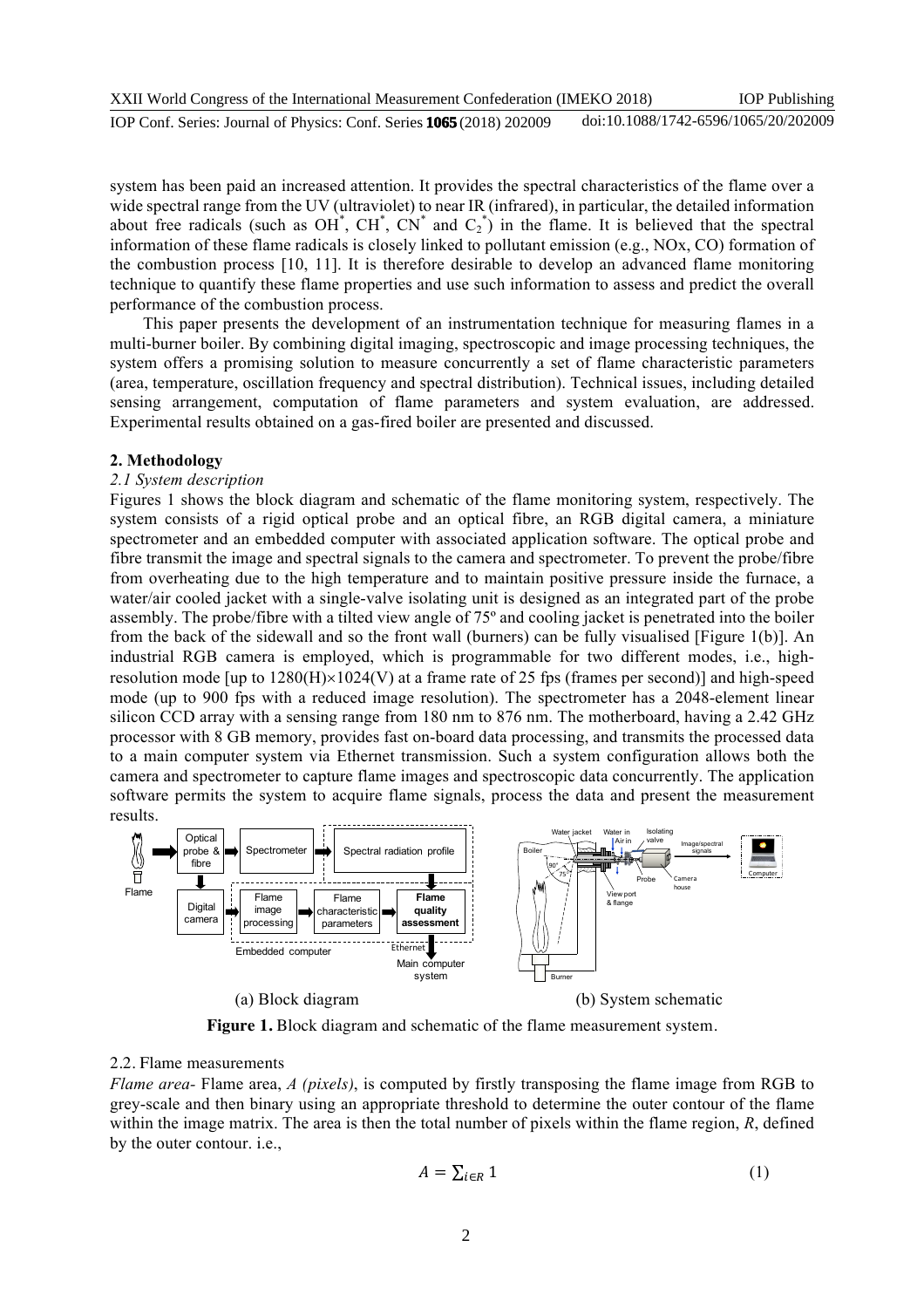where *i* is a pixel within *R*. With the known geometric relationship between the optical probe and the flame, the flame area in pixels can be easily converted and presented with absolute dimensions.

*Temperature-* Flame temperature is determined based on the two-colour pyrometry [3], i.e.,

$$
T = C_2 \times \left(\frac{1}{\lambda_G} - \frac{1}{\lambda_R}\right) / \left[ \ln \frac{G(\lambda_R, T)}{G(\lambda_G, T)} + \ln \frac{S_{\lambda_R}}{S_{\lambda_G}} + \ln \left(\frac{\lambda_R}{\lambda_G}\right)^5 \right] \tag{2}
$$

where  $T$  is the soot (solid particles) temperature inside the flame,  $C_2$  is the second Planck's constant;  $G(\lambda_R, T)$  and  $G(\lambda_G, T)$  are the grey intensities of images from the red (R) and green (G) channels, respectively,  $\lambda_R$  and  $\lambda_G$  are the peak wavelengths of the R and G channels, and are 600 nm and 520 nm, respectively, in this study.  $S_{\lambda R}/S_{\lambda G}$  is the instrument factor, which is determined through calibration using a blackbody furnace as a standard temperature source. Further information on the temperature calibration can be found elsewhere [3].

*Oscillation frequency-* Flame oscillation frequency is derived from the flame signal which is reconstructed from flame images captured by the camera at the high-speed mode (900 fps). The PSD (Power Spectral Density) of the flame signal is computed through the FFT (Fast Fourier Transform). The weighted oscillation frequency is then obtained over the frequency range (0-450 Hz) [4].

*Flame spectra*- The light of flame collected by the spectrometer includes information about the flame spectroscopic characteristics across the spectral range from 180 nm to 890 nm. The profiles of the spectral intensity and the peaks across the spectral range can then be quantified. The radiative intensity of free radicals  $[OH^*(308 nm), CN^*(387 nm), CH^*(432 nm)$  and  $C_2^*(514 nm)]$  can then be analysed, and their relationship to the emissions determined [11–13].

### **3. Results and discussion**

The system was tested on a gas-fired heat recovery boiler, which has four front-wall fired burners, under two operation conditions, i.e., start-up and normal. Figure 2(a) shows the on-site installation of the system whilst Figure 2(b) gives the typical images of flames under the two test conditions.





(a) System installation (b) Typical images of multi-burner flames

**Figure 2.** On-site system installation and flame images.

Figure 3 shows the flame images and measured parameters under the two test conditions [note that only the flame images of the bottom burner are presented, figure  $3(a)$ ]. There is a clear increase in the flame mean temperature from the start-up to normal operations [figure 3(b), over 120 readings for each condition]. The great standard deviation of the flame temperature is found under the start-up, suggesting an unstable combustion process under such a condition. Figure  $3(c)$  shows that the flame area under the normal condition is significantly greater than that under the start-up due to the higher fuel flow rate. In addition, the standard deviation of the flame area is found greater under the normal condition than that under the start-up. This is mainly attributed to the fluctuation of the downstream of the flame under the normal condition. Figure 3(d) illustrates that the oscillation frequency of the flame is significantly higher in the normal condition than that in start-up, suggesting a stable luminous intensity of the flame. Figure 3(e) gives the averaged spectral distributions of the flame under the two test conditions, from which, the radiative intensities of free radicals (such as OH\*, CH\*, CN\* and  $C_2^*$ ) can be determined. The